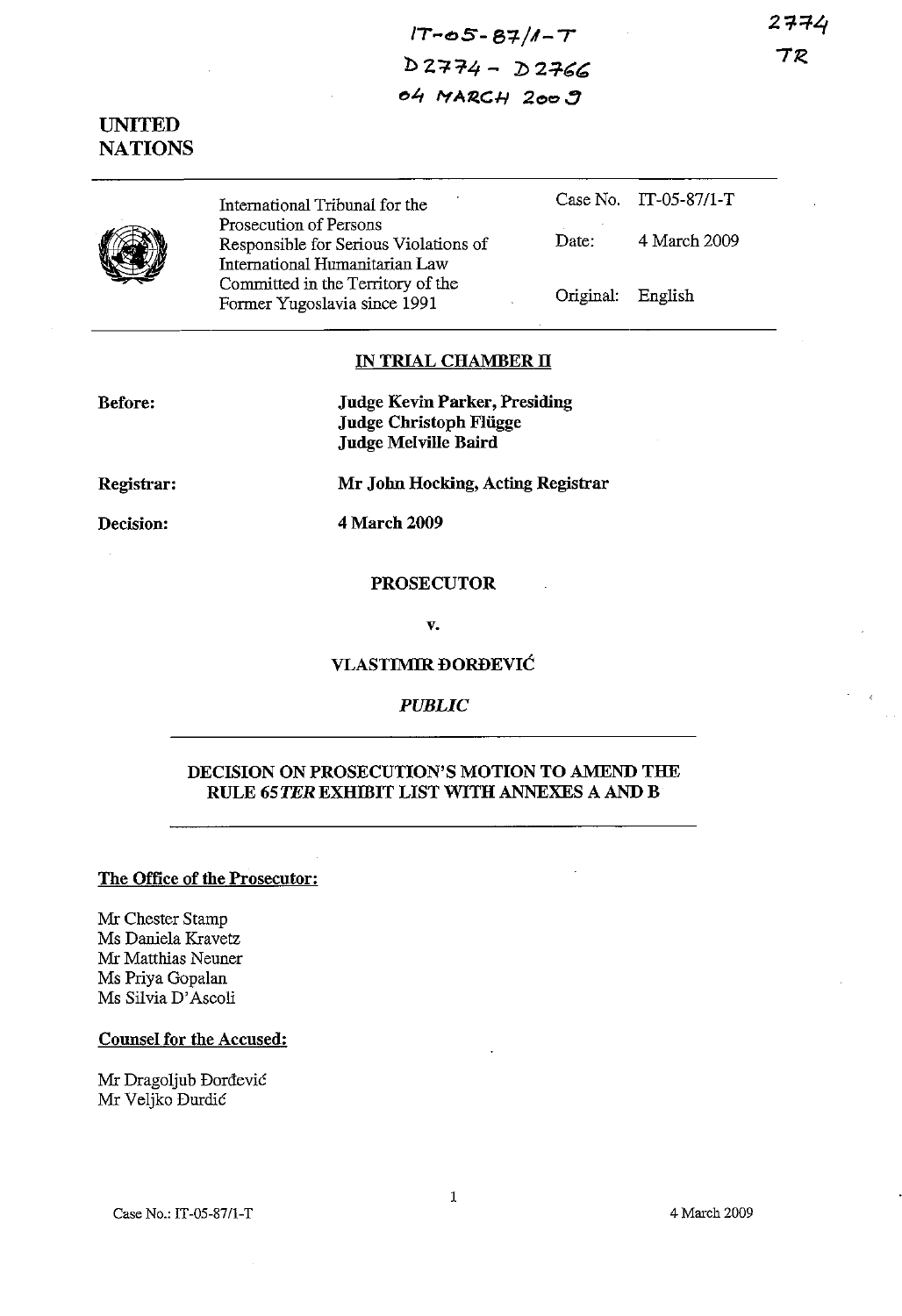1. This Trial Chamber ("Chamber") of the International Tribunal for the Prosecution of Persons Responsible for Serions Violations of International Humanitarian Law Committed in the Territory of the Former Yugoslavia since 1991 ("Tribunal") is seized of the "Prosecution's Motion to Amend the *65ter* Exhibit List with Annexes A and B", filed by the Office of the Prosecutor ("Prosecution") on 6 February 2009 ("Motion"), whereby it seeks leave to add 24 documents to its Rule *65ter* list and remove 21 of the documents currently on the list. Counsel for Vlastimir Dordevic ("Defence") responded to the Motion on 20 February 2009 ("Response").<sup>1</sup>

# **I. BACKGROUND**

2. The Prosecution filed its Pre-Trial Brief on 1 September 2008, accompanied by, *inter alia,* its Rule 65ter exhibit list.<sup>2</sup> The trial phase of this case started on 27 January 2009.

3. By its Motion, the Prosecution seeks addition to the Rule *65ter* list of six categories of . documents.<sup>3</sup> These are an updated List of Missing Persons compiled by the Office for Missing Persons and Forensics ("OMPF"); documents relating to the scheduled murder incident alleged to have taken place in Podujevo on 28 March 1999; documents relating to the cessation of the Accused's employment; documents relating to the Accused's letter to the "Nedeljni Telegraf"; documents relating to the transfer of bodies from Kosovo to Serbia; and "other" documents, including an order relating to the use of volunteers and a decision on the establishment of the Ministry of Interior ("MUP") Collegium.<sup>4</sup> It submits that the addition to the Rule 65ter list of the documents in most of these categories does not affect the Accused's ability to prepare his defence.<sup>5</sup> In its Response, the Defence opposes the addition of the documents, save for documents 2-11 and documents 14 and 15. $<sup>6</sup>$  It submits, generally, that the Prosecution has not shown good cause as to</sup> why it did not seek to add these documents to the Rule *65ter* list at an earlier date," It further opposes the removal of the 21 documents from the Rule 65ter list.<sup>8</sup>

<sup>2</sup> *Prosecutor v. Vlastimir Dordevic,* Case No. IT-05-87/l-PT, "Prosecution's Submissions Pursnaot to Rule *65ter(E)* with Confidential Annex I, Annex II and Annex III", 1 September 2008 ("Prosecution's Pre-Trial Brief").

**<sup>1</sup>** *Prosecutor* **v.** *Vlastimir Dordevid,* **Case No. IT***-05-8711-***T,** "Vlastimir Dordevic's **Response to Prosecution's Motion to** Amend the Rule 65 *ter* List with Annexes A and B", 20 February 2009.

**<sup>3</sup> Motion, para 2.**

**<sup>4</sup> Motion,para 2.**

**<sup>5</sup> Motion,***see* **paras 8, 14, 16,25,27. The Chamber notes thattheProsecution makes no submissionin this regard for the** category of documents relating to the alleged killings in the town of Podujevo (paras 9-11), and that for the documents relating to the transfer of bodies from Kosovo to Serbia, it submits that "[a]ny potential prejudice to the ability of the **Accused to prepare his defence is likely to be minimal as these exhibits were previously made available to the** Defence." (Motion, para 20).

*<sup>6</sup> See* Response, paras 12 aod 14.

**<sup>7</sup> Response, para 6.**

<sup>8</sup> **Response,para 8.**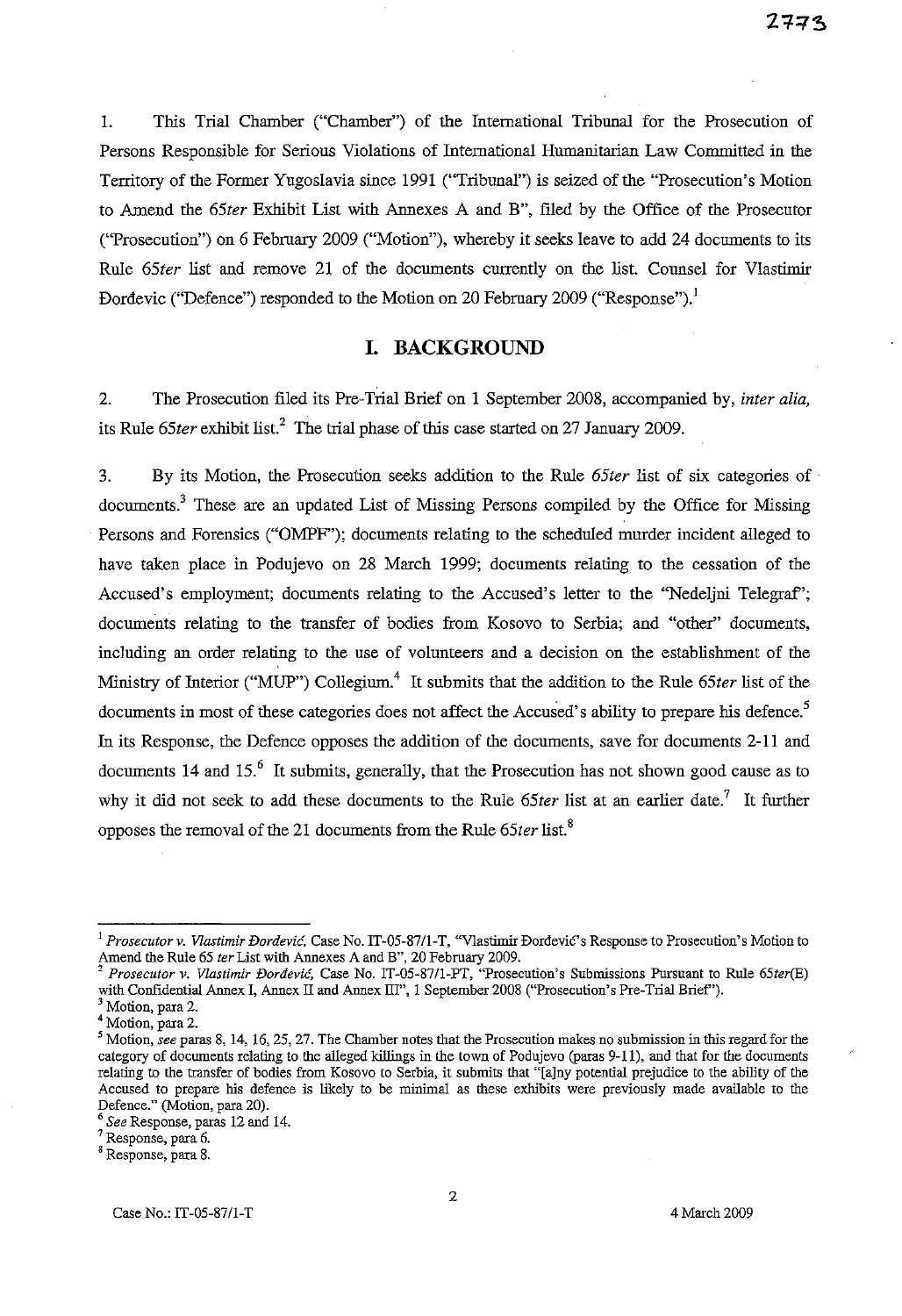# **II. DISCUSSION**

4. The Chamber recalls that there is a difference between the admission of a document into evidence as an exhibit and its inclusion in the Prosecution's List of proposed exhibits submitted '. pursuant to Rule *65ter* of the Rules of Procedure and Evidence ("Rules"). The purpose of the Rule *65ter* list is to give notice to the Defence of the intention by the Prosecution to rely on the document during trial which will allow the Defence to prepare its case accordingly. The Chamber, at this stage, does not need to assess the relevance and probative value of such documents; this assessment will occur at the stage of admission of these documents as exhibits during trial, governed by the rules of admissibility of evidence applied by the Tribunal. The Chamber recalls, however, that a party should not be granted leave to add documents that are obviously irrelevant to its Rule *65ter* list.<sup>9</sup> Finally, a document may not be added to the Rule *65ter* list if its addition at the stage of the , proceedings would unduly prejudice the rights of the Accused to prepare their defence.

# 1. Document 1

5. Document I is an updated version of the "List of Missing Persons" compiled by the OMPF ("List"). The Prosecution submits that this List is relevant to, *inter alia,* an assessment of the extent of criminal means, including murder, employed in Kosovo, as well as to the scope of the transfer of bodies from Kosovo to Serbia.<sup>10</sup> According to the Prosecution, an earlier version of this List was included in the Prosecution's Rule *65ter* list filed along with its Pre-Trial Brief on 1 September 2008, and further, the List was disclosed to the Defence on 9 December 2008.<sup>11</sup> The Prosecution submits that the addition of this document to the Rule *65ter* list does not impair the Accused's ability to prepare a defence in a timely manner.<sup>12</sup>

6. The Defence submits that it is not in the position to assess how often the List is updated by the OMPF, and what specific changes were made to it.<sup>13</sup> It submits that such an updated version of the List would only be necessary if the changes made to it reflect upon any of the incidents as charged in the Indictment, and that should this be the case, the Prosecution should point out the relevant changes to the List.<sup>14</sup>

7. Only the surrogate sheet of document I is available to the Chamber on e-court, However, from the submissions made by the parties, the Chamber is satisfied that the List is of sufficient

*<sup>9</sup> Prosecutor* v. *Boskoski and Tarculovski.,* Case No. IT-04-82-T, "Decision on Prosecution's Sixth aud Seventh Motions for Leave to Add Exhibits to its First Amended Exhibit List", 14 November 2007, para 5.

<sup>&</sup>lt;sup>10</sup> Motion, para 7.

<sup>&</sup>lt;sup>11</sup> Motion, para 8.

<sup>&</sup>lt;sup>12</sup> Motion, para 8.

<sup>&</sup>lt;sup>13</sup> Response, para 10.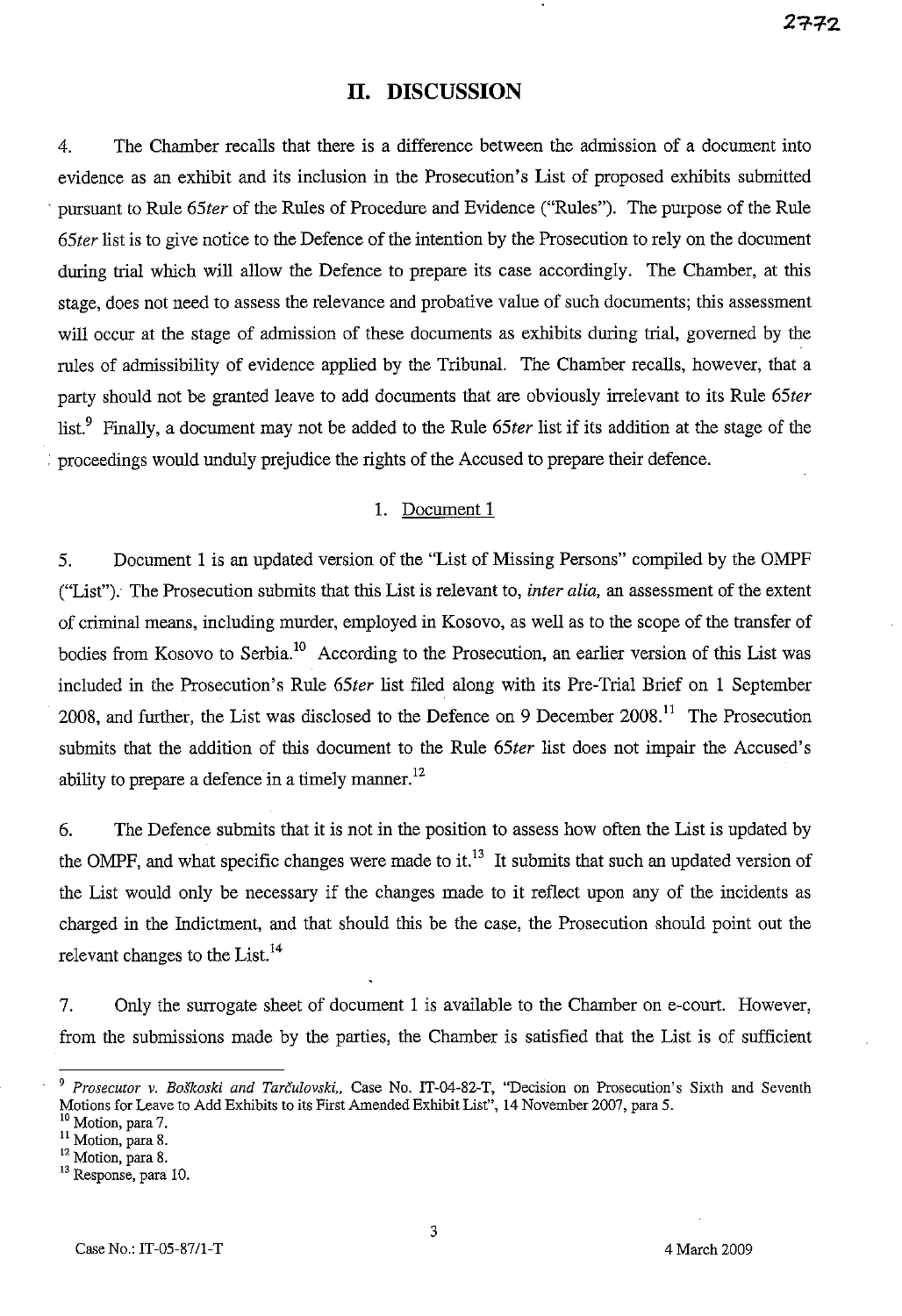relevance to this case for the present purposes. As it has not been able to review the List, the Chamber is not aware of the specific changes that have been made to it, and whether and to what extent these changes have an impact on the crimes charged in the Indictment. While it does not believe that the Accused would be prejudiced by the admission of the List at this very early stage of the proceedings, the Chamber directs the Prosecution to inform the Defence of the specific changes relevant to this case reflected in the updated version of the List.

#### 2. Documents 2-13

8. Documents 2-9 are autopsy reports carried out in Pristina hospital on 30 and 31 August 2000 on behalf of the ICTY of bodies exhumed from a grave site in Podujevo. The Prosecution submits that they pertain to victims listed in Schedule L of the Indictment, relating to the charge of murder in the town of Podujevo on 28 March 1999.<sup>15</sup> Document 10 is entitled "Podujevo Grave Site", and contains, *inter alia,* a case summary of the bodies exhumed at this site, and reports by a British forensic team from August 2000. Document 11 is a report by the Organisation for Security and Co-operation in Europe ("OSCE") including a record of exhumations that took place in July of 1999, with predominantly photographs of the grave site and the individual bodies. The Prosecution submits that it disclosed documents 2-11 to the Defence on 9 October 2008.<sup>16</sup> Document 12, as appears from the surrogate sheet available in e-court, is a BBC documentary entitled "Kosovo-Saranda's story" and is said to relate to the experiences of Saranda Bogujevci at her home in Podujevo on 28 March 1999. The Prosecution submits it received this documentary from the BBC on 12 November 2008 and disclosed it to the Defence two days thereafter.<sup>17</sup> Document 13 is a report dated 11 March 2002 by the MUP's "Administration for Fighting Organized Crime" related to the investigation of the "Skorpioni" unit, part of the Special Anti-Terrorist unit of the MUP ("SA!"), for war crimes against civilians pursuant to the criminal code of Serbia. This investigation relays the involvement of members of the "Skorpioni" unit in the alleged massacre in Podujevo. The Prosecution submit that this document is relevant because it indicates that with the consent of the Accused, the "Skorpioni" became part of the MUP SAJ on 25 March 1999, and were then sent to Podujevo where they "fired on women and children."<sup>18</sup> According to the Prosecution, document 13 was disclosed to the Defence on 19 January 2009.<sup>19</sup> The Prosecution submits that these documents are relevant and probative to establishing the commission of murders in Podujevo. $^{20}$ Finally, it submits that documents 2-13 were not included on the Rule *65ter* list filed on 1

<sup>14</sup> Response, para 11.

**<sup>15</sup> Motion, para 9.**

<sup>&</sup>lt;sup>16</sup> Motion, para 10.

<sup>17</sup> Motion, para 10.

**IS** *Motion,***para 9.**

<sup>19</sup> Motion, para 10.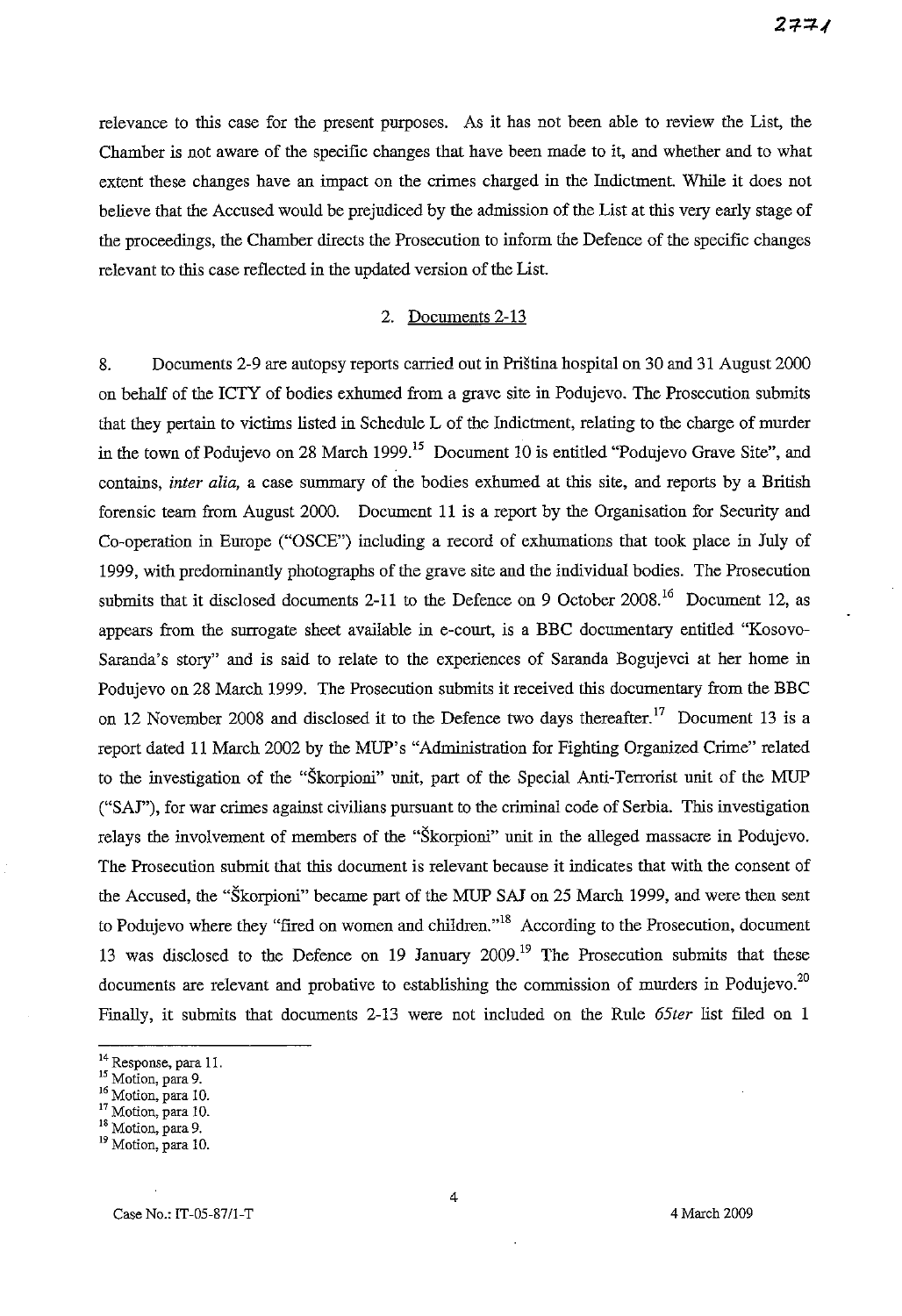September 2008 because they were located in the Office of the Prosecutor's evidence collection after this date. $21$ 

9. The Defence does not object to the addition of documents 2-11 to the Rule *65ter* list, subject to the Prosecution laying the proper foundation, authenticity and reliability of these documents through a specialized or expert witness.<sup>22</sup> The Chamber considers that the forensic material contained in documents 2-11 is relevant to this case, and in light of the fact that the Defence does not object to their addition, it considers it appropriate to add these documents to the Rule *65ter* list.

10. The Defence submits that documents 12 and 13 disclosed to the Defence in the autnmn of 2008, should have been added to the Rule 65ter list much earlier.<sup>23</sup> It submits further that with respect to document 13, the report concerning the participation of "Skorpioni" in the scheduled incident in Podujevo, it is unknown when this report was received by the Prosecution. It submits that on this basis, there is no good cause justifying a request for addition of this report after the start of trial. $^{24}$ 

11. The Chamber is satisfied that both document 12 and 13 are relevant to this case, specifically to the scheduled incident of murder in paragraph 75(1) of the Indictment. Concerning document 12 especially, the Chamber notes that Saranda Bogujevci, the individual said to feature in the BBC documentary, is a witness expected to give evidence in this case. With respect to document 13, while noting that the Prosecution has not indicated in its Motion when it received the report, the Chamber does not consider that there is any reason to assume that the Prosecution did not act in good faith when disclosing it to the Defence on 19 January 2009. The Defence was in the possession of both documents 12 and 13 before the start of trial. The addition of these documents to the Rule *65ter* list at this very early stage of the trial does not, in the view of this Chamber, prejudice the Accused.

#### 3. Documents 14-15

12. Document 14 is a letter by the Accused dated 30 April 2001 in which he requests his retirement. Document 15 is a decision dated 3 May 2001 by Minister of the Interior Dusan Mihaljovic, terminating the Accused's employment and granting his request for early retirement. The Prosecution submits that these two documents, in light of the alleged role of the Accused as Assistant Minister of the Serbian ministry of Internal Affairs and Chief of the Public Security

**<sup>20</sup> Motion,para 10.**

 $^{21}$  Motion, para 10.

<sup>22</sup> **Response, para 12.**

<sup>23</sup> Response, para 13.

**<sup>24</sup> Response, para13.**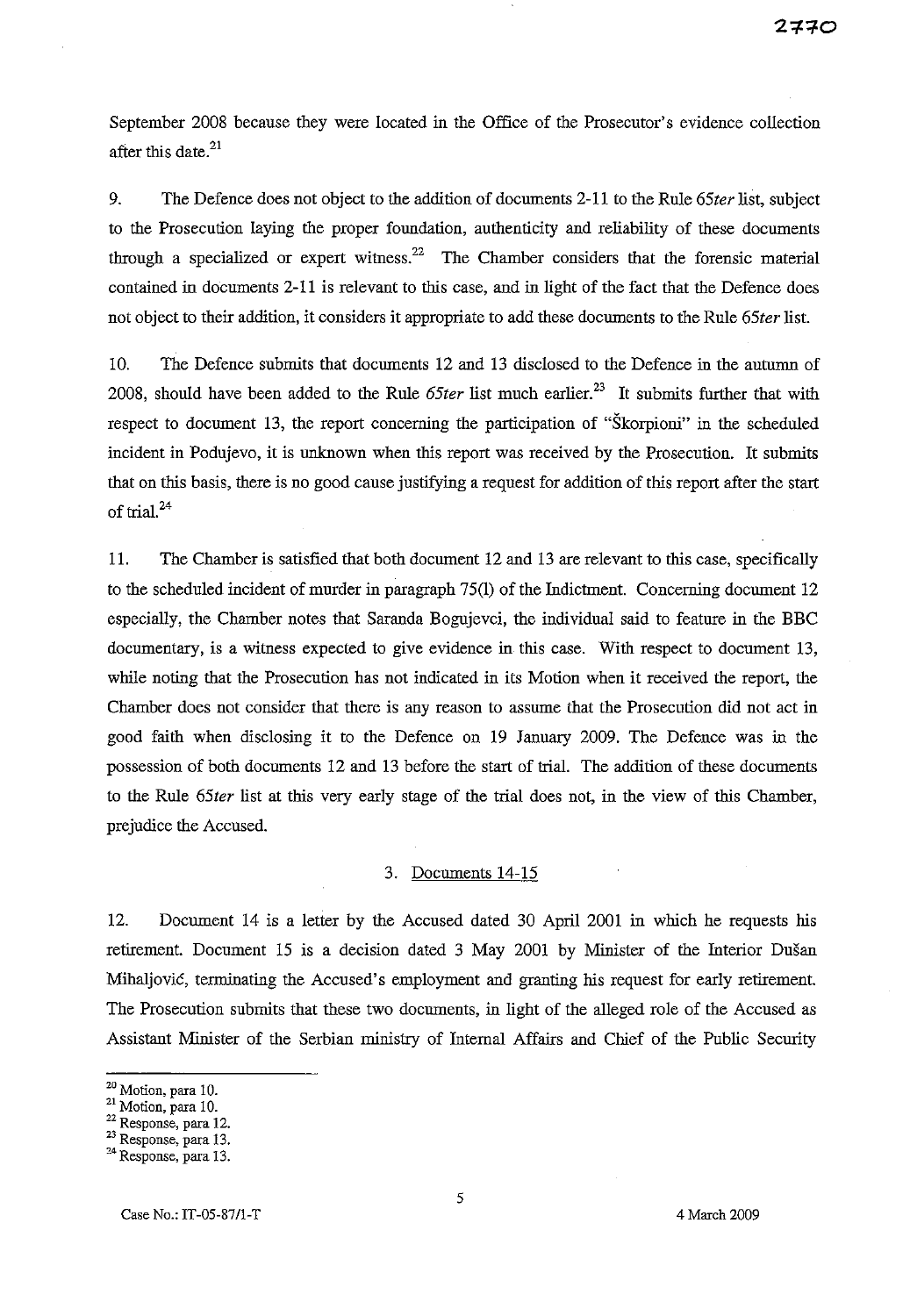Department during the time period of the Indictment, are of central relevance to this case and are consistent with facts already agreed upon between the parties.<sup>25</sup> The Prosecution is of the position that the addition of these documents at this stage of the trial is not likely to disadvantage the Accused's ability to prepare his case.<sup>26</sup>

13. The Defence does not oppose the addition of documents 14 and 15 to the Rule 65ter list,<sup>27</sup> and the Chamber deems that they are relevant to this case. It is therefore appropriate to allow their addition to the Rule *65ter* list.

### 4. Documents 16-24

14. Document 17 is a notification by the editor of Nedeljni Telegraph to the Deputy Prosecutor for War Crimes, Dragoljub Stankovic, in which the editor forwards a letter written to him by the Accused. Document 18 is a letter written by the Accused to Nedeljni Telegraph in which he, *inter alia,* counters a number of allegations that had been published about him, speaks about the structure of the MUP and his own role within it, details the engagement of the MUP in Kosovo in 1998 and 1999, and discusses the alleged refrigerator truck incident. According to the Prosecution, this letter is relevant because it relates to the Accused's knowledge of what was happening in Kosovo during the relevant time period, and his culpability for the criminal allegations made against him, of which he seeks to exculpate himself. $28$  Document 16 is the envelope the letter was mailed in. The Prosecution submits that these documents were disclosed to the Accused on 26 November 2008.<sup>29</sup>

15. Document 19 is an Official Note by the MUP Crime Police Administration dated 11 July 2001 and concerns an interview conducted with two individuals relating to the refrigerated truck incident. Documents 20 is a letter by Dragan Ilic to the Accused dated 19 April 1999 requesting the approval of a payment of 10,000 dinars for "operational expenses" incurred during the implementation of Operation "Dubina II". Document 21 is a proof of receipt by Dragan Ilic of those 10,000 dinars. Document 22, in e-court, is entitled "Report regarding payment of operative expenses for Dubina 2". The Chamber notes that the BCS original of this document, as uploaded in e-court, is dated 22 April 1999 whereas the English translation relates to dates in 1997. The English translation in e-court, therefore, does not appear to be a translation of the original uploaded under the same number.

 $^{25}$  Motion, paras 12, 14. See also Exhibit P1, Items 30 and 31.

**<sup>26</sup> Motion, para 14.**

**<sup>27</sup> Response, para 14.**

**<sup>28</sup> Motion,para 15.**

**<sup>29</sup> Motion, para 16.**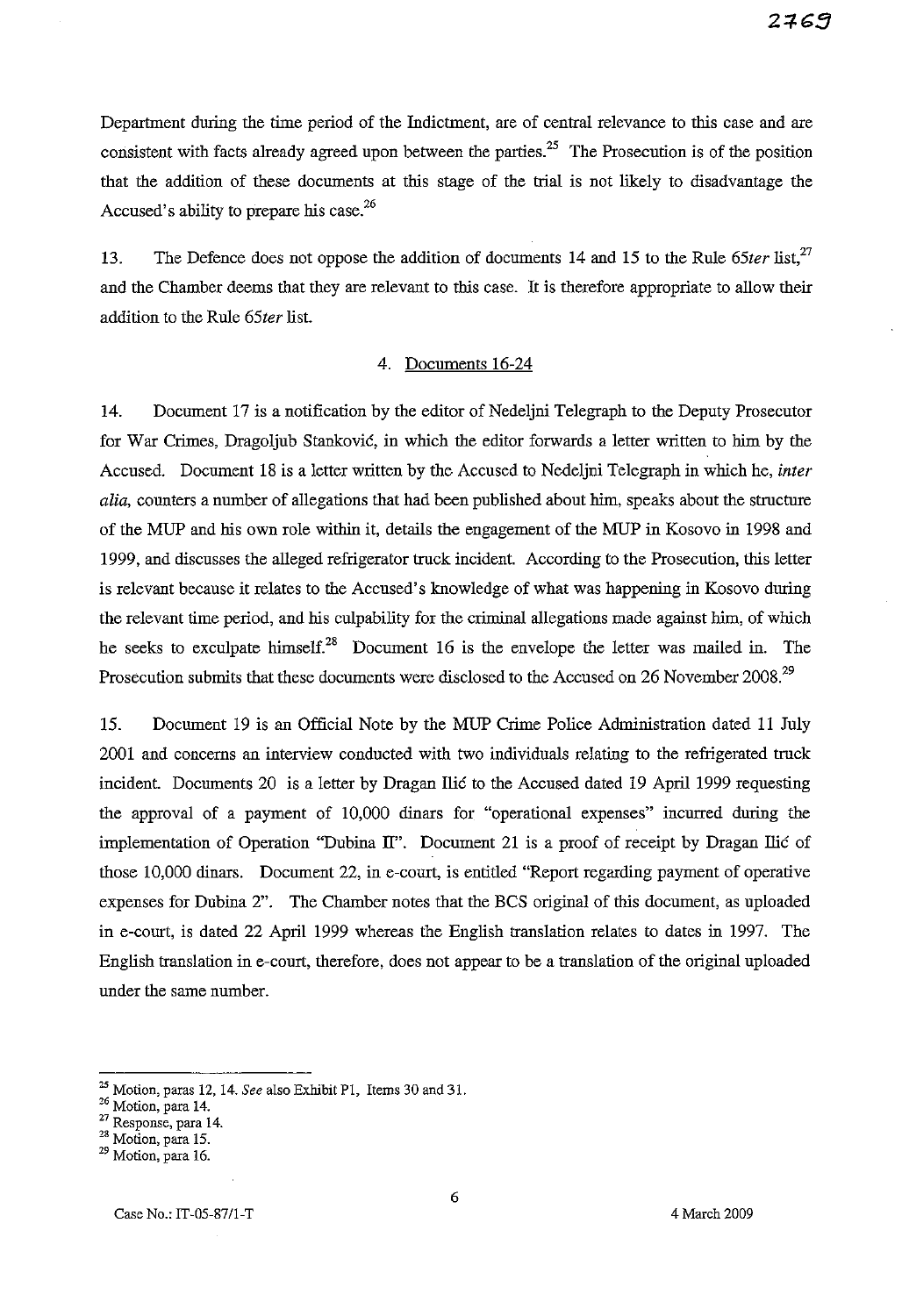16. The Prosecution submits that documents 19-22 form a larger subset of documents that are already on the Rule 65ter list, relating to a number of Prosecution witnesses.<sup>30</sup> In the Prosecution's submission, document 19, which the Prosecution intends to use with witness K84, was disclosed to the Defence on 27 November 2008, and the evidence of K84, as submitted, has been apparent to the Defence for some time.<sup>31</sup> In addition, the Prosecution submits that two other exhibits already on the Rule *65ter* list contain similar information to that of document 19, and, therefore, are unlikely to prejudice the Accused in the preparation of his defence.<sup>32</sup> Further, the Prosecution submits, besides being relevant to the transfer of bodies from Kosovo to Serbia - an operation codenamed "Dubina 2" - documents 20-22 are additionally relevant to establishing the powers and authority of the Accused in this respect.<sup>33</sup> These documents were disclosed to the Defence in November and December of 2008.<sup>34</sup>

17. Document 23 is an Order signed by the Accused in April of  $1999^{35}$  that relates to the admission of foreign volunteers into VJ units, and specifically, the method for this admission. Document 24 is a decision dated 4 December 1998 whereby a Collegium of the MUP was set up. It includes a list of members of this Collegium, including the Accused, and summarizes its functions. The Prosecution submits that document 23 was disclosed to the Defence on 19 December 2008 and again on 30 January 2009, while document 24 was disclosed on 19 January 2009.<sup>36</sup>

18. The Defence submits that the Prosecution has not indicated when it came into the possession of documents  $16-24.37$  It opposes the addition of Documents 16-24 on the basis that there has been no good cause which would justify allowing addition to the Rule *65ter* list now that trial has  $begin{bmatrix} 38 \\ 20 \end{bmatrix}$ 

19. The Chamber notes, as submitted by the Defence, that the Prosecution has not, for any of documents 16-24, provided information as to when it received these documents. All of the documents, however, were disclosed to the Defence prior to the start of trial. There is no information that would point to anything other than the Prosecution acting in good faith in this regard. For the purposes of this Decision, the Chamber will review, below, whether the documents being sought for addition to the Rule *65ter* list are not "obviously irrelevant" to the case.

**<sup>30</sup> Motion,para17.**

<sup>31</sup> Motion, paras 18-19.

<sup>32</sup> Motion, para 20.

<sup>&</sup>lt;sup>33</sup> Motion, para 21.

<sup>34</sup> Motion, paras 21, 22.

<sup>&</sup>lt;sup>35</sup> The Chamber notes that it is unclear from the English translation whether the order is signed on 11 or on 14 April 1999.

<sup>36</sup> Motion, paras 25, 27.

<sup>37</sup> Response, paras 15, 17.

<sup>38</sup> Response, paras 15, 17.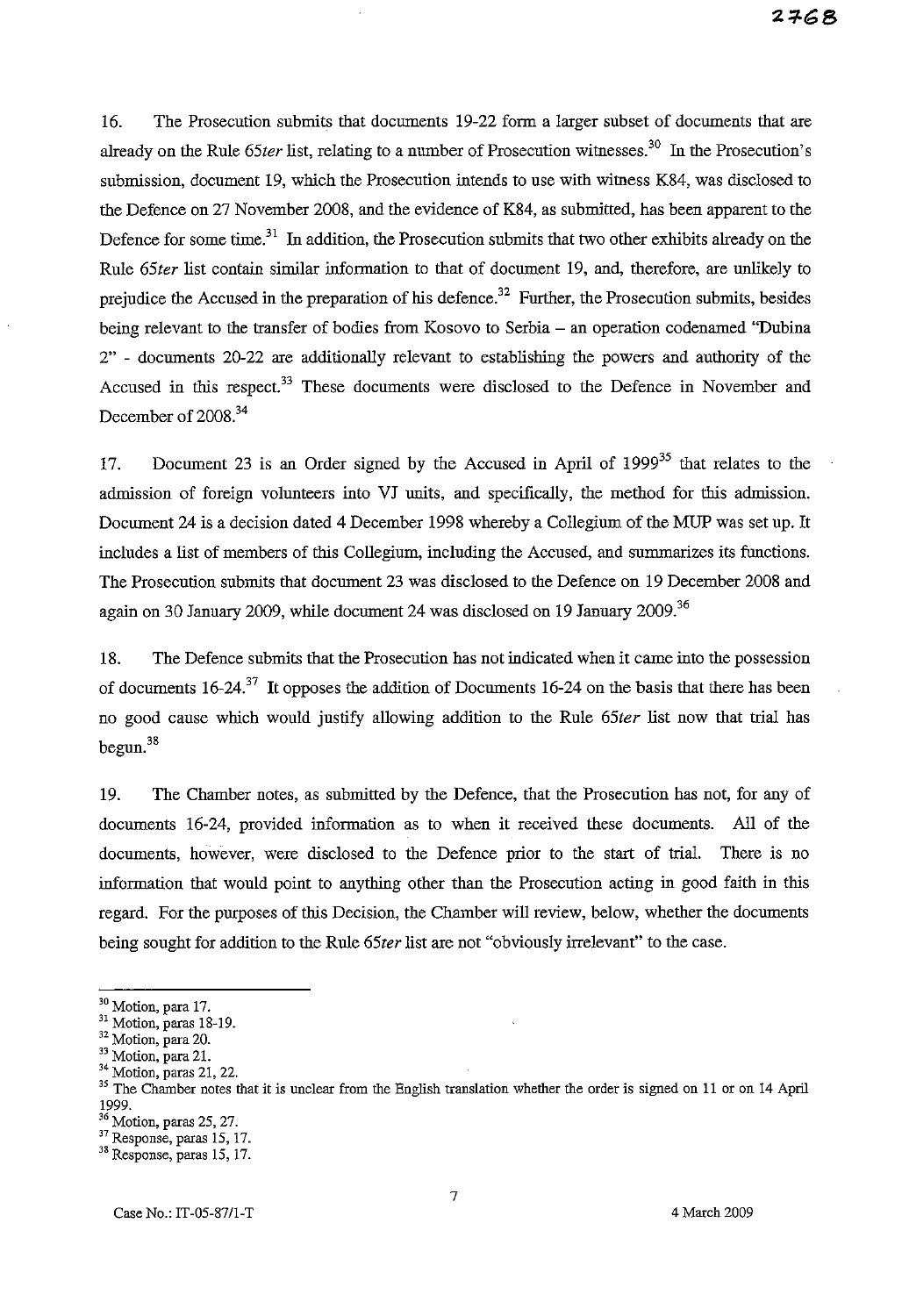20. Concerning documents 16-18, the Chamber has reviewed this material, especially the letter written by the Accused (document 18). For the purposes of its determination at this stage, the Chamber finds that the documents are sufficiently relevant to this case to warrant their addition to the Rule *65ter* list. The Accused has been in possession of these documents since November of 2008. The addition of this material to the Rule *65ter* list does not reflect upon the question of admissibility of this document. In light of the fact that the trial is still in. its early stages, it is the view of the Chamber that the Defence is not prejudiced by this addition to the Rule *65ter* list.

21. With respect to documents 19-21, the Chamber notes that the Prosecution has asserted, in its Pre-Trial Brief, that the MUP was involved in the disinterment and transfer of bodies initially buried in Kosovo to Serbia, in an attempt to cover them up.<sup>39</sup> The Chamber has reviewed these documents and is of the opinion that they include sufficiently relevant information to this case to warrant addition to the Rule *65ter* list. However, as noted, with respect to document 22, the English translation of document 22 available on e-court does not appear to match the original. The Chamber directs the Prosecution to upload the correct English translation of document 22 and will reserve its decision of the addition of document 22 to the Rule *65ter* list, until the Prosecution confirms it that the correct version has been uploaded. It will then render an oral decision with regard to the addition of document 22 to the Rule *65ter* list.

22. Concerning document 23, in view of the allegations set forth in the Prosecution's Pre-Trial Brief and the Indictment regarding the incorporation and use of volunteers with a criminal background in VJ and MUP units,<sup>40</sup> the Chamber is satisfied that it is relevant to this case. Further, it was disclosed to the Defence prior to the start of trial. The Chamber does not believe that the Accused would be prejudiced by the addition of this document to the Rule *65ter* list at this early stage of the trial.

23. With respect to document 24, a decision issued on the establishment of the Collegium of the MUP, the Chamber notes the Defence submission that this document contains two pages that were not part of the original decision, and that it is not clear why they were annexed to the document.<sup>41</sup> The Chamber is not in a position to determine how many pages were included in the original decision and why, if they were not, they were annexed to this particular document. Challenges to the authenticity or reliability of the proposed document are more appropriately raised when the document is proposed for admission into evidence. For the purposes of this Decision, the Chamber is satisfied that this document is sufficiently relevant to warrant its addition to the Rule *65ter* list.

*<sup>39</sup> See* Prosecution's Pre-Trial Brief, paras 167-173, and Motion, para 17.

**<sup>40</sup> Indictment, see, for example, para 20; Prosecution's Pre-Trial Brief,paras 84-87.**

**<sup>41</sup> Response, para 16.**